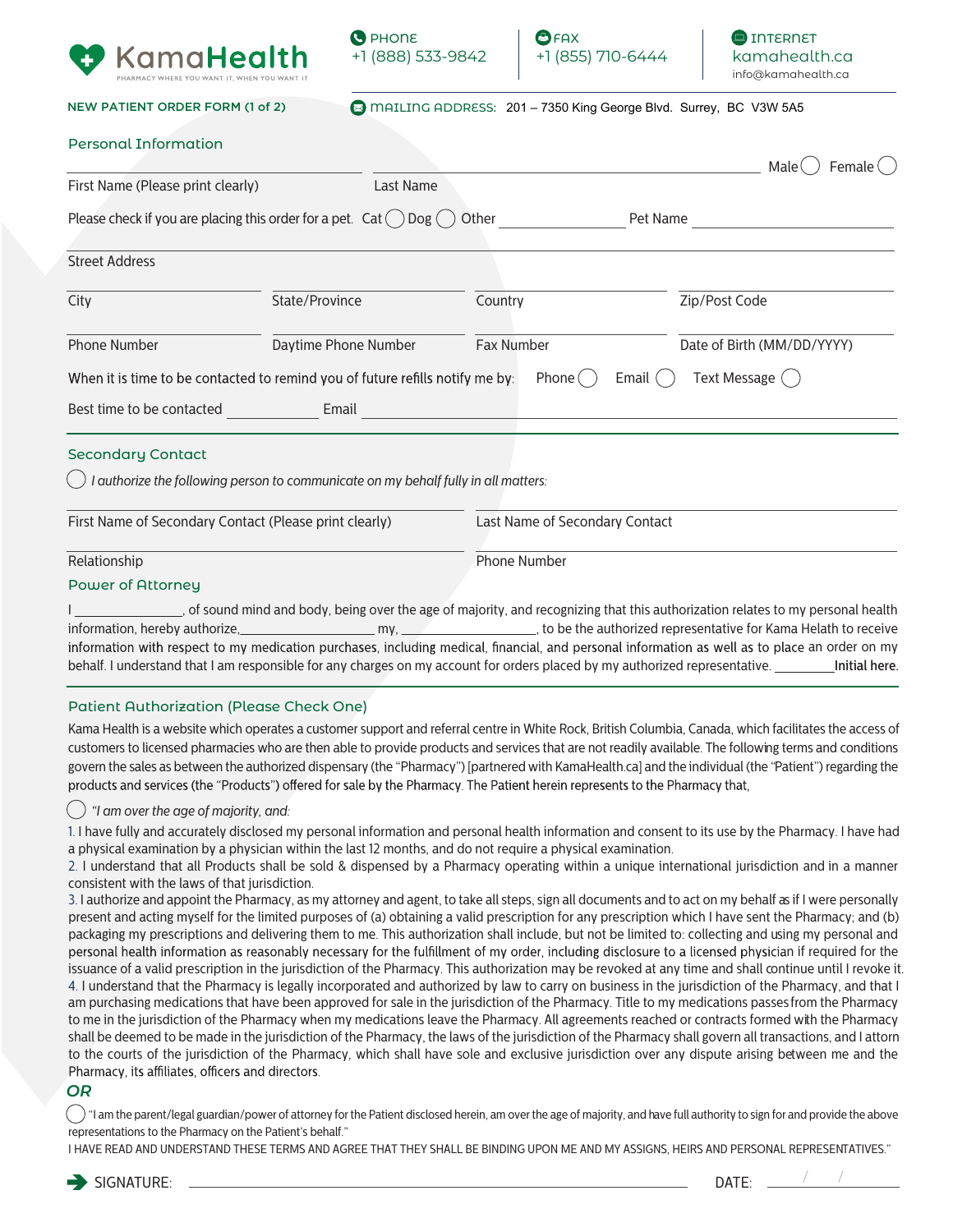





NEW PATIENT ORDER FORM (2 of 2)

MAILING ADDRESS: 201 - 7350 King George Blvd. Surrey, BC V3W 5A5

### Current Medical Information

| Height (Feet) | (Inches) | , Weight (Pounds)                                                                       | , Smoking Yes $\bigcirc$ No $\bigcirc$ , Currently or trying to get pregnant Yes $\bigcirc$ No $\bigcirc$ |
|---------------|----------|-----------------------------------------------------------------------------------------|-----------------------------------------------------------------------------------------------------------|
|               |          | Do you have any known drug allergies? Yes $\bigcap$ No $\bigcap$ If yes, what are they: |                                                                                                           |

# Medication, OTC, Herbal Products You Are Currently Taking

*(only list medications you are not ordering)*

| <b>MEDICATION</b> |  | DOSAGE <b>FREQUENCY</b> |
|-------------------|--|-------------------------|
|                   |  |                         |
|                   |  |                         |
|                   |  |                         |
|                   |  |                         |

### Medications Order

For medication(s) that you wish to order, please enter the quantity, and listed price, as obtained through our website or customer service center. An original prescription from your doctor's office is required (mailed, emailed or called in from your Doctor). PRICING IN \$CAD DOLLARS.

| GENERIC OK?                     | <b>MEDICATION</b>                                          |                                                         | STRENGTH | <b>QUANTITY</b> | <b>PRICE</b> |
|---------------------------------|------------------------------------------------------------|---------------------------------------------------------|----------|-----------------|--------------|
|                                 |                                                            |                                                         |          |                 |              |
|                                 |                                                            |                                                         |          |                 |              |
|                                 |                                                            |                                                         |          |                 |              |
|                                 |                                                            |                                                         |          |                 |              |
|                                 |                                                            |                                                         |          | <b>SHIPPING</b> | <b>FREE</b>  |
|                                 |                                                            |                                                         |          | <b>TOTAL</b>    |              |
|                                 |                                                            |                                                         |          |                 |              |
|                                 | Payment Options (Please Select One)                        |                                                         |          |                 |              |
| 1. (ACH) Direct Bank Withdrawal |                                                            | 2. PERSONAL CHEQUE                                      |          |                 |              |
|                                 | I will fax or email a void cheque to one of the following: | Please make cheques payable to Kama Health and send to: |          |                 |              |

| l will fax or email a void cheque to one of the following:<br>info@kamahealth.ca<br>Fax: +1 (855) 710-6444 |             | Please make cheques payable to Kama Health and send to:<br><b>Kama Health</b><br>201 - 7350 King George Blvd.<br>Surrey, BC V3W 5A5 |                        |  |  |
|------------------------------------------------------------------------------------------------------------|-------------|-------------------------------------------------------------------------------------------------------------------------------------|------------------------|--|--|
| OR.                                                                                                        |             |                                                                                                                                     |                        |  |  |
| 3. CREDIT CARD                                                                                             | <b>VISA</b> | MASTERCARD                                                                                                                          | (Sorry, NO Amex)       |  |  |
| <b>Cardholder's Details</b>                                                                                |             |                                                                                                                                     |                        |  |  |
| First Name (Please print clearly)                                                                          |             | Last Name                                                                                                                           |                        |  |  |
| <b>Street Address</b>                                                                                      |             |                                                                                                                                     |                        |  |  |
| City                                                                                                       | Province    | Country                                                                                                                             | Post Code<br>21654 123 |  |  |
| <b>Credit Card Number</b>                                                                                  |             | Expiry Date (MM/YY)                                                                                                                 | CVV Code               |  |  |